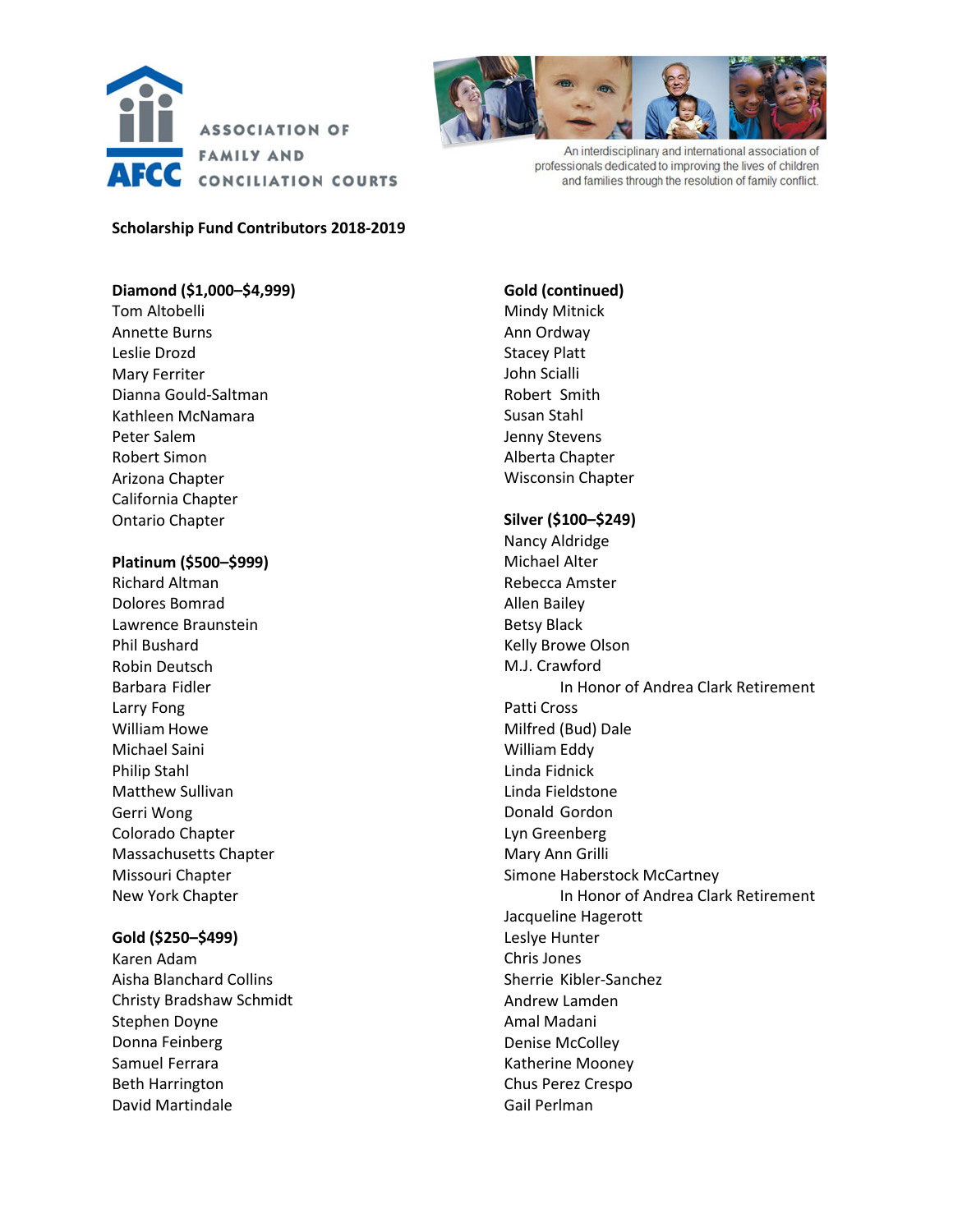



An interdisciplinary and international association of professionals dedicated to improving the lives of children and families through the resolution of family conflict.

# **Silver (continued)**

Daniel Pickar Marsha Pruett Mark Rand Sol Rappaport Isolina Ricci Arline Rotman Allen Ryen Andrew Schepard Hugh Starnes Mary Ann Stokes Arnold Swartz Larry Swall Joseph Trotti Don Wichert Teresa Williams Jeffrey Wittmann Paraskevi Zarkadas Zena Zumeta

#### **Bronze (\$50–\$99)**

Daniel Bestul In Honor of Andrea Clark Retirement Victoria Bones Sue Bronson Aza Butler Victoria Coad Christine Coates Rita Costrini-Norgal Kathy Edwards Lorenzo Edwards Gregory Firestone Mary Jo Franchi-Rothecker Ramona Gonzalez Lynn Galbraith-Wilson George Harkin Paula Hogan In Honor of Andrea Clark Retirement Kristina Ingram Cynthia Kluzak In Honor of Andrea Clark Retirement Michael Kretzmer Elizabeth Lee

# **Bronze (continued)**

Allen Levy Janet Manatt Mary McLeod Paul Meller Jan Mueller Melinda O'Dell Diane Palos C. Eileen Pruett Joanie Raymond Olivia Scucci Liana Shelby Ronald Silikovitz Sharon Smith Rebecca Stahl John Stephens Lauren Stringer Ming-Shu Tsai Herman Walker Eileen Wells In Honor of Andrea Clark Retirement Susan Yates Margaret Zickuhr

# **Contributors**

Johanna Bakermans In Honor of Andrea Clark Retirement Allan Barsky James Bateman Janice Black Timothy Borman Patricia Bragg Nancy Bristol In Honor of Andrea Clark Retirement Connie Capdevila Brophy Marjorie Carter In Honor of Andrea Clark Retirement Dana Dean Doering Connie Evans In Honor of Andrea Clark Retirement William Fee Bob Finlay Richard Gould-Saltzman